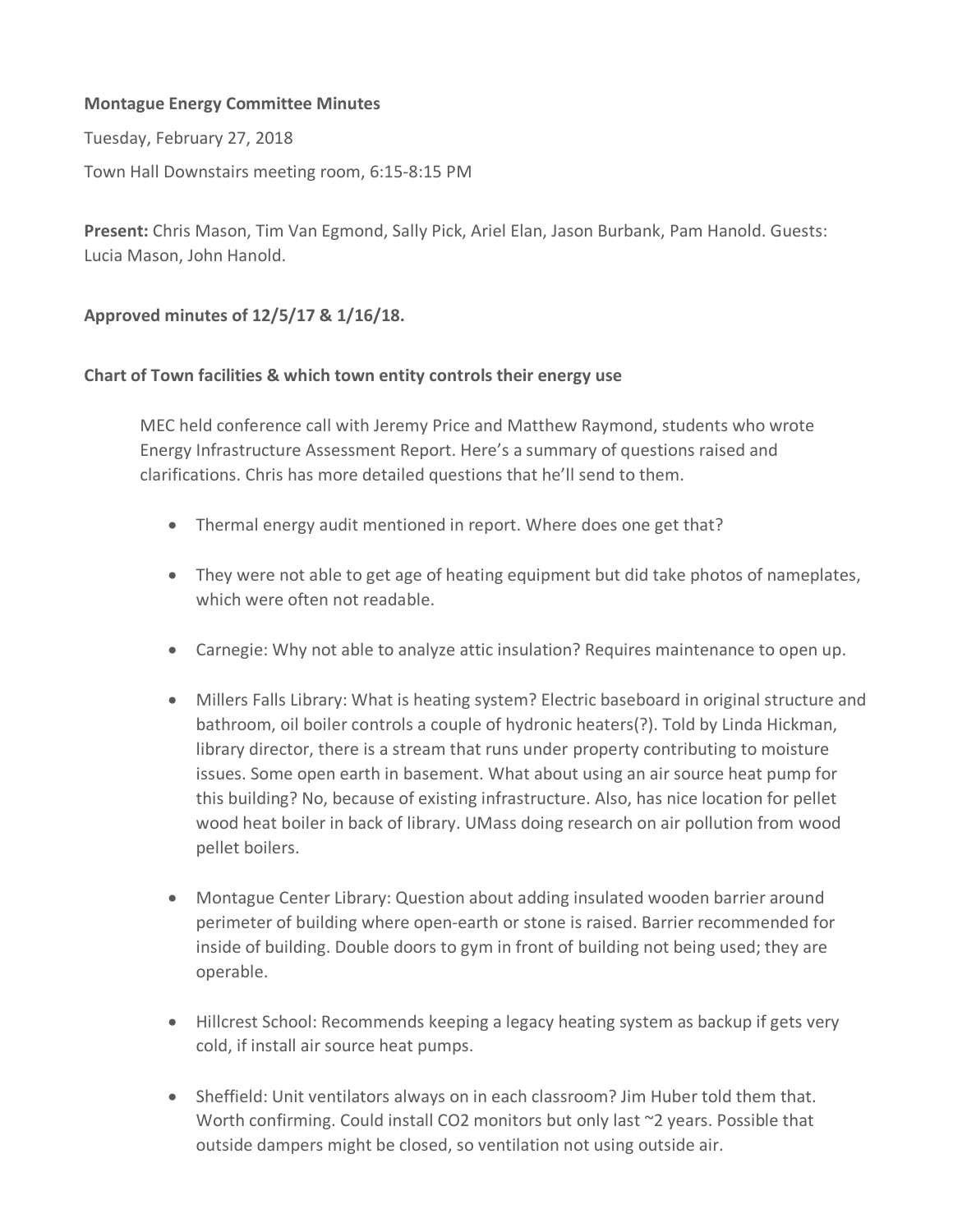- Senior Center: Insulate a wall against boiler room foundation wall. Hot water heater is in basement, ~25 feet from stove. Use an air source water heater for basement that's very warm? Might be a good option.
- Town Hall: Why not able to inspect attic space? Another space above attic space in photo in report but weren't able to access it. Chris has been there and thinks there's no insulation in there.
- Online data storage: Concern raised in report regarding making energy data public, but since it's public information, not a concern. May be a concern about people changing data.
- Airport: Recommends replacing AC with ASHP but doesn't recommend it for heat. Energy use for furnace is low.
- Police Station: Sallie Port would need to be looked at structurally before considering PV.
- In future meetings, MEC would like to put together a list of next steps and prioritize them, including low hanging fruit that Town maintenance staff may be able to implement over time. Capital Improvements committee would be a good place to start discussion with Town.

# **Recommending a lifecycle analysis policy and solar-ready roofs for new buildings: tabled.**

## **Discuss carbon fee & rebate resolution from Town**

Chris met with Steve. Recommends that MEC go to BOS and let them decide if will pass it along to Town Meeting, which is likely. To get onto upcoming Town Meeting warrant, MEC is being put on BOS agenda for next week. Need to review resolution and double check list of people to whom it is copied.

Ask BOS to unanimously recommend it to Town Meeting.

## **Outdoor lighting upgrades to LED**

Invited by Eileen Tila of Turners Falls Fire District to look at which cobra head lights could be turned off in Turners Falls, since new ornamental lights have gone in. Town would need to cancel lease on cobra heads and have Eversource remove them if decide to turn them off cobra lights.